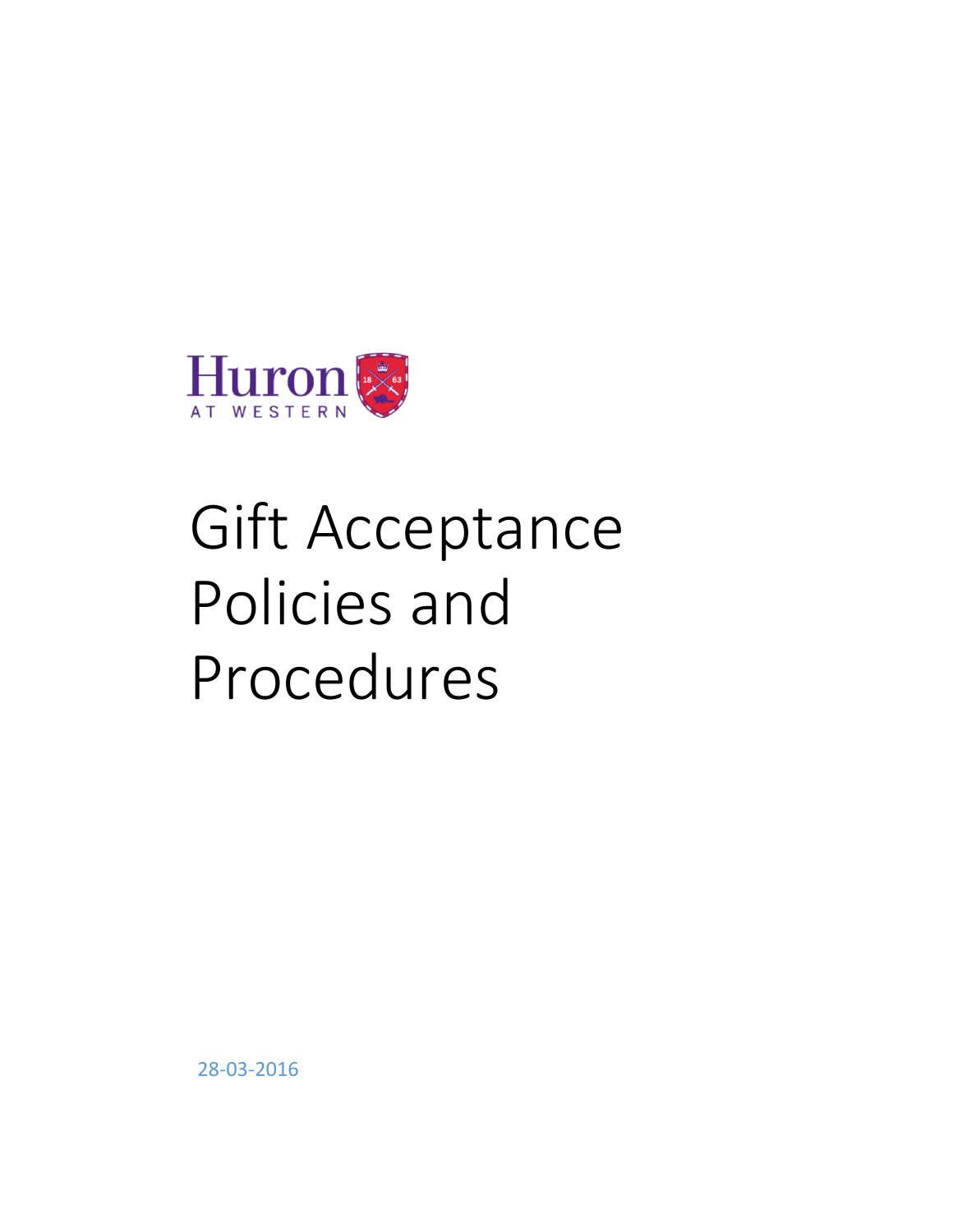# Huron University College Gift Acceptance Policies and Procedures

# <span id="page-1-0"></span>Table of Contents

| <b>Gift Acceptance Policy</b>          | $\overline{2}$ |
|----------------------------------------|----------------|
| <b>Purpose</b>                         |                |
| <b>Guiding Principles</b><br>$\bullet$ |                |
| <b>Scope</b>                           |                |
| <b>Definitions</b>                     |                |
| Policy<br>٠                            |                |
| <b>Gift Eligibility</b><br>$\bullet$   |                |
| <b>Gift in Kind</b>                    |                |
| <b>Gift Ineligibility</b>              |                |
| <b>Benefactor Naming Policy</b>        | 9              |
| Purpose<br>$\bullet$                   |                |
| <b>Guiding Principle</b><br>$\bullet$  |                |
| <b>Definitions</b>                     |                |
| Consultation<br>$\bullet$              |                |
| <b>Approval Authority</b>              |                |
| <b>Time Limitations</b>                |                |
| <b>Amendments and Revocations</b>      |                |
| <b>Funding Guidelines</b>              |                |
| <b>Designated Fund Policy</b>          | 11             |
| <b>Purpose</b><br>$\bullet$            |                |
| <b>Guiding Principle</b><br>$\bullet$  |                |
| <b>Definitions</b><br>$\bullet$        |                |
| <b>Approval Authority</b>              |                |
| <b>Investment Policy</b>               |                |
| <b>Policy Review</b>                   |                |
|                                        |                |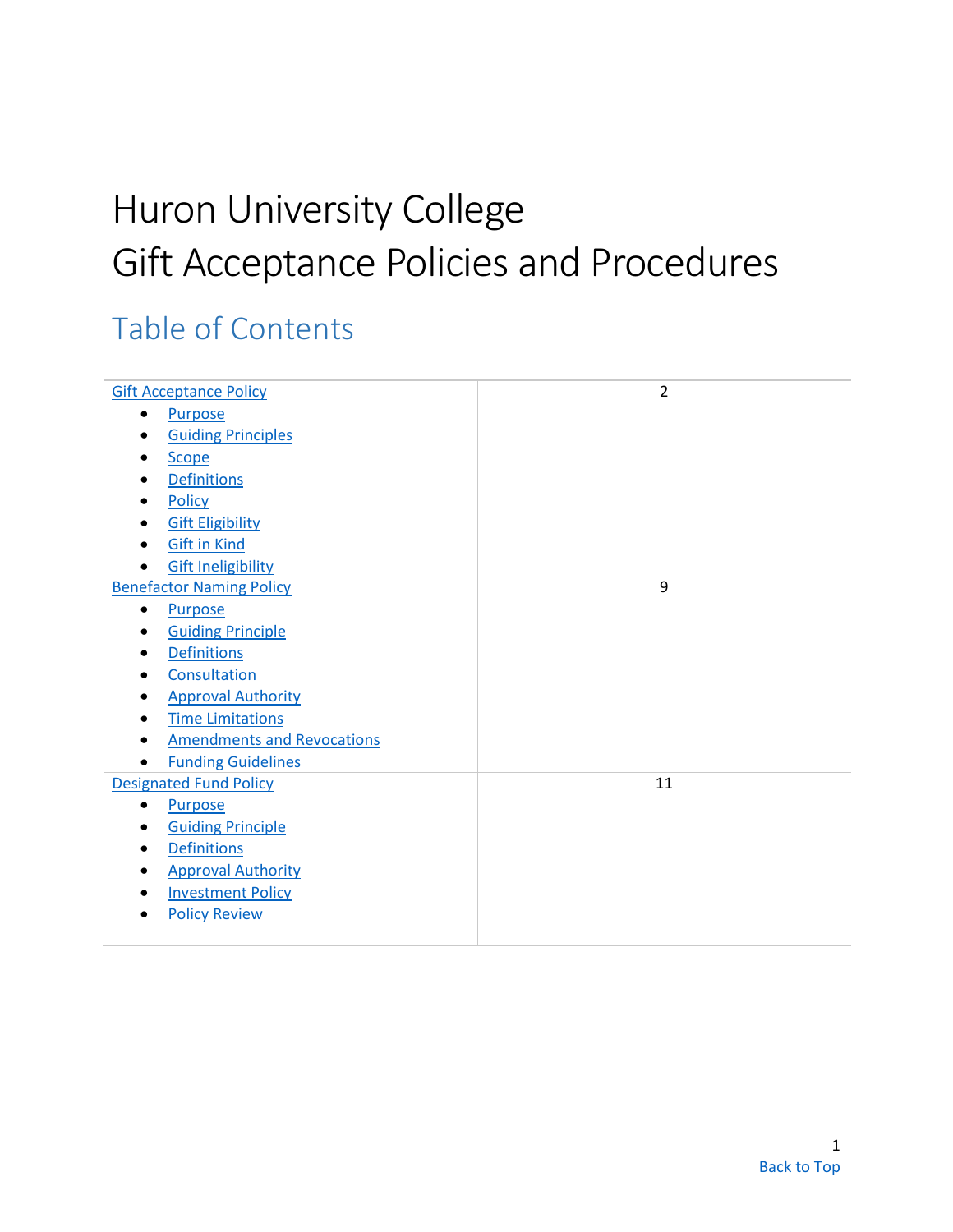# <span id="page-2-0"></span>Gift Acceptance Policy

### <span id="page-2-1"></span>Purpose

Huron University College (Huron) is a public post-secondary institution dedicated to providing an outstanding student experience and cultivating exemplary critical thinking in the fields of liberal arts and theology. We raise funds to enhance the student experience through scholarship, learning technologies, exceptional teaching, inspiring spaces and experiences and to contribute to the research of our faculty members, ensuring they have the resources to exceed publication expectations and disseminate knowledge to our students.

The purpose of this policy is to identify the framework within Huron for the coordination of all donation appeals to potential donors including individuals, corporations, foundations and other non-government organizations. This policy identifies the types of gifts that are accepted by Huron and the conditions required for issuing an official charitable tax receipt for such donations.

The Executive Board of Huron (Board), in consultation with the executive leadership team, shall at any time have the right to change the policies defined in this document.

Gifts to Huron must be consistent with Huron's mission, vision and values. In a committed effort to provide clarity, transparency and consistency in the acceptance and treatment of gifts that are made to Huron, the policies that follow provide a framework with which Huron's staff and volunteers are to consider when gifts are offered to the organization. The policies provide assurance that gift acceptance is both a coordinated and strategic effort to ensure donors are respected in all their dealings with Huron, that donors receive appropriate appreciation and recognition that encourages on-going financial support and that all gift acceptance adheres to the regulatory bodies of charitable gifts.

It is important to note that while all gifts are appreciated by Huron, not all gifts will be accepted. In some circumstances, the intended use or acceptance of a gift with conditions set by a donor may be beyond the capacity of Huron to comply with and Huron many not be able to effectively gain the value from the donated asset. In addition, the perception of Huron by its constituents and the general public may need to be considered when accepting a gift.

# <span id="page-2-2"></span>Guiding Principles

The following are the principles that demonstrate Huron's relationships with donors. These principles confirm the commitment of Huron to develop a program of the highest quality, and to continue productive partnerships with the private sector within a framework defined by the academic mission and fundamental values of the university.

- 1) Huron values, and will protect, its academic freedom, integrity and autonomy and does not accept gifts that would: compromise these fundamental principles, not be recognized by Canada Revenue Agency (CRA), or that would violate federal, provincial or municipal laws.
- 2) All solicitation of gifts is informed and consistent with academic and university-wide priorities established by appropriate university processes. Undesignated gifts will be used for such purposes as the university determines will best advance its mission and academic priorities.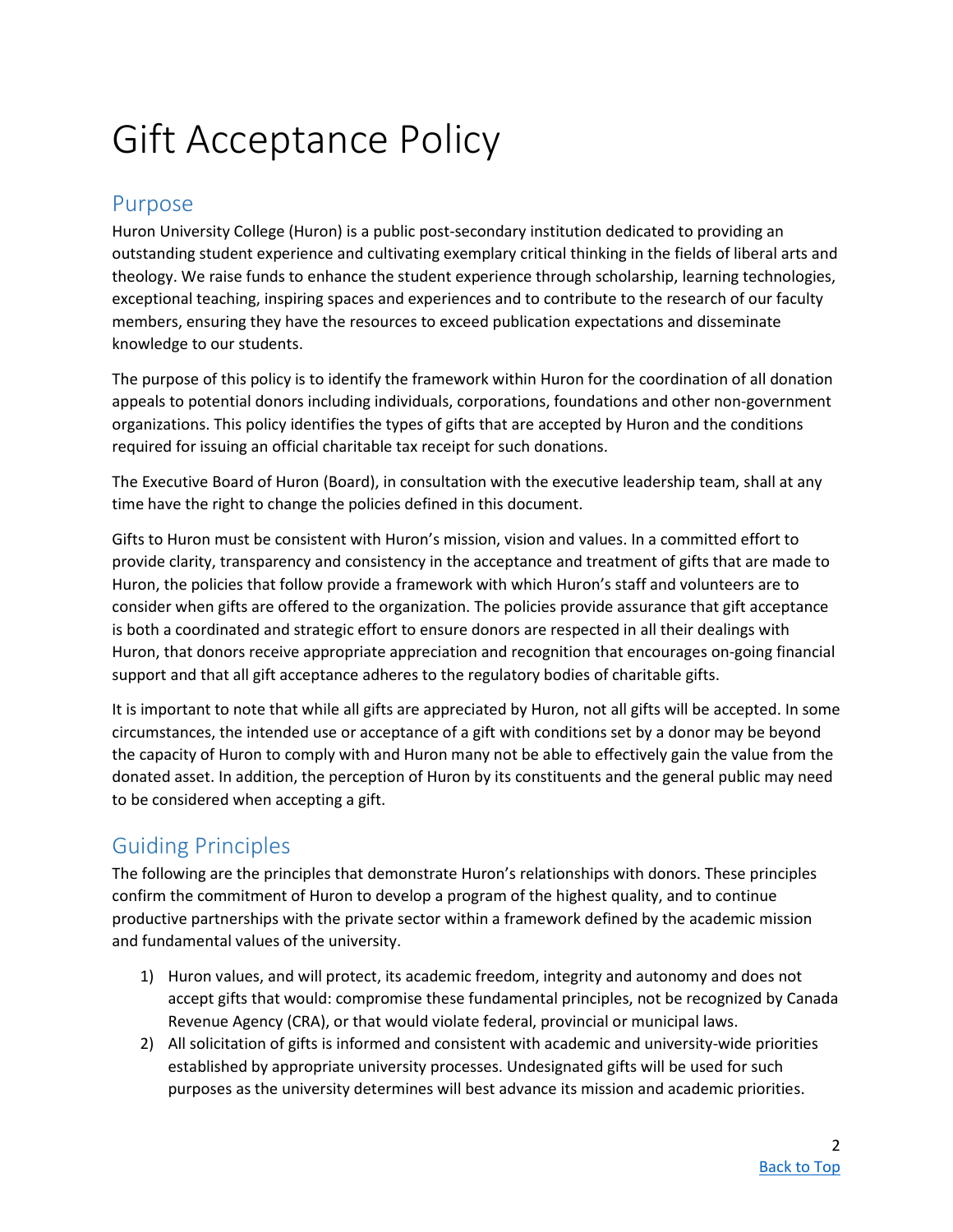Designated gifts must be used expressly for the purposes for which they are given, in so far as these purposes are consistent with the mission and academic priorities of the university.

- 3) Gifts for chairs, professorships, and other academic appointments and programs must be in full accord with all relevant university policies, practices and procedures.
- 4) Naming opportunities in recognition of benefactors are determined in accordance with the university policy on [Benefactor Naming.](#page-8-0)
- 5) The terms and conditions governing the use of donations are matters of public record, except for information that is personal or proprietary, in accordance with federal and provincial regulations regarding privacy.
- 6) Huron will honour requests from donors for anonymity around their donation.
- 7) Huron commits to the highest ethical standards in its engagement with donors.
- 8) Huron reserves the right to accept or decline any gift. The final decision to decline a gift rests with the Board, at the recommendation of the Principal. Huron does not accept any gifts:
	- a. That require Huron to provide any valuable consideration to the donor or anyone designated by the donor, such as employment, enrollment or contract procurement;
	- b. Whose conditions of acceptance violate the letter or spirit of Huron's policies on equity, freedom of expression and freedom of academic inquiry;
	- c. Where association with the prospective donor or acceptance of the gift would jeopardize the financial, legal or moral integrity of Huron, or adversely influence Huron's standing and reputation in the community;
	- d. That excludes or discriminates against a particular ethnicity, gender, faith or sexuality;
	- e. Where acceptance of the gift would create an undue burden on Huron's financial resources or create other liabilities, through ongoing operating requirements or other required financial commitments;
	- f. Where the conditions of acceptance are inconsistent with existing university policies.

The above principles will be shared with donors. Policies and guidelines referred to in this document will be referenced in donor agreements where appropriate.

### <span id="page-3-0"></span>Scope

This policy applies to donations received through all fundraising activities of Huron including: general donations, annual gifts, major gifts, planned gifts, special fundraising initiatives and campaigns.

### <span id="page-3-1"></span>Definitions

A **gift** is defined as a contribution of cash or property that will assist Huron in fulfilling its mission. There are two types of gifts: gifts that are eligible for an official charitable donation receipt (i.e., a donation) and gifts that are not eligible for an official charitable donation receipt (i.e., a sponsorship).

# Gifts that Huron will consider

A **donation** is defined by CRA as a voluntary transfer of cash or property that is made without expectation of any benefit of any kind accruing to the donor or any individual or organization designated by the donor. Donations may include: cash; assets and tangible property (real estate, artworks, jewellery); securities (bonds, stocks, annuities, insurance policies), bequests and grants. Donations fall into the following categories: cash donations, gifts of tangible property, gifts of certified cultural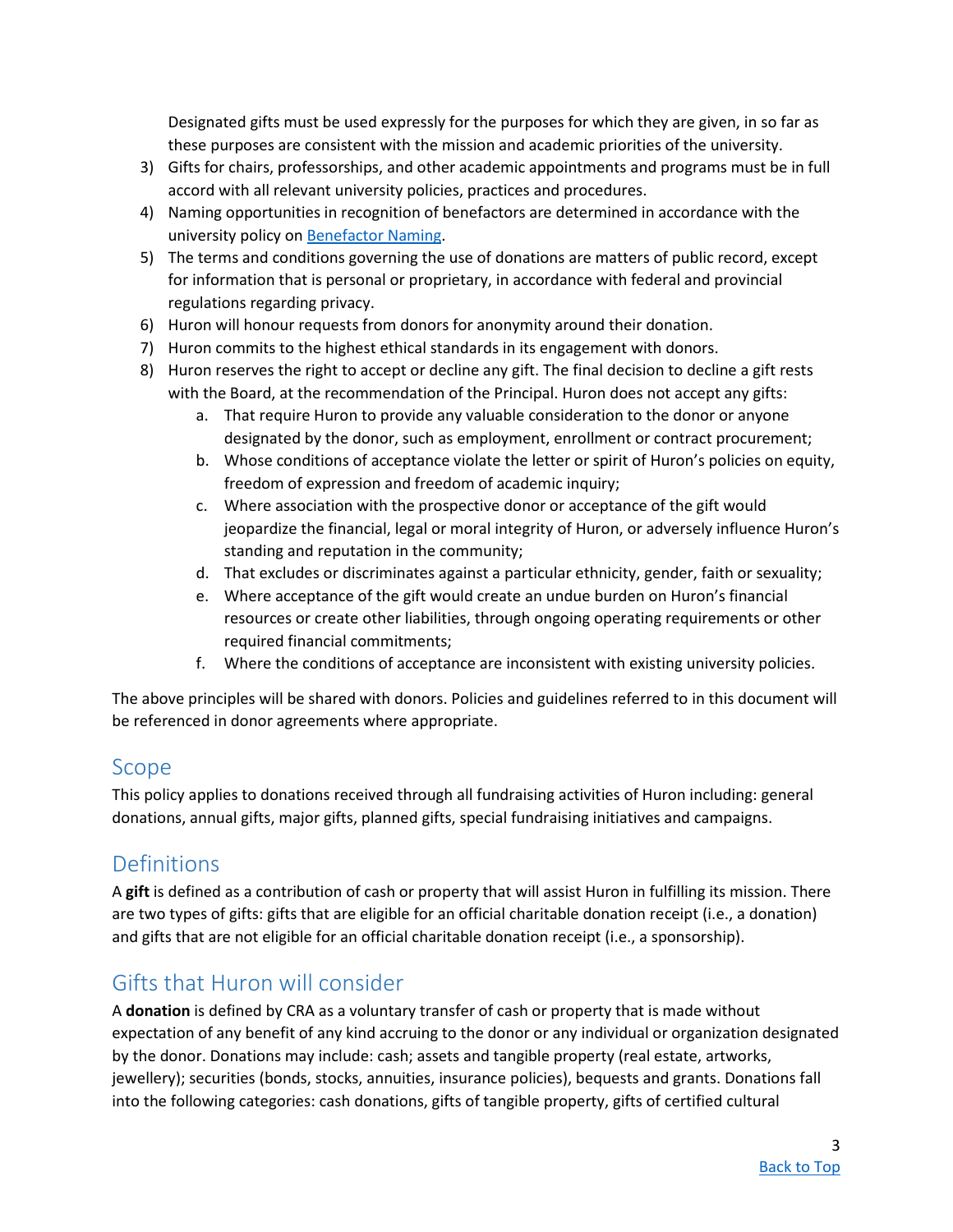property and gifts-in-kind. A donation is eligible for an official charitable donation receipt. Research grants, government grants and the like do not conform to CRA's definition of a donation or charitable gift for income tax purposes.

A **gift-in-kind** is a gift of tangible, real and personal property such as computers, equipment, real estate etc. other than monetary gifts.

A **sponsorship** is a marketing-oriented, contracted financial alliance between Huron and a corporation, foundation or individual. Sponsorships can be beneficial alliances in which Huron receives a fee or other consideration and the sponsor benefits from market exposure and/or favoured product or corporate profile. Funds provided to Huron through sponsorships are not eligible for charitable income tax receipts in accordance with CRA's Regulations and Guidelines. A sponsorship is not a donation or private grant.

A donor may **bequeath** a gift of cash or personal property (a bequest) such as marketable securities, real estate, personal library, etc. to Huron through his or her will. Huron may accept bequests provided the terms and conditions of the bequest support the objectives of Huron. The official income tax receipt is issued to the estate of the deceased.

A gift of **life insurance policy** may also qualify as a donation. When ownership of a life insurance policy is transferred to Huron and Huron is designated as the registered beneficiary of the policy, the donor of that policy qualifies for a charitable tax receipt in the amount of the cash value of the paid up policy. If the donor continues to pay the premium on the life insurance policy, those payments also qualify as the charitable gift in the year they are given and income tax receipts are issued for the annual premium paid. If the donor makes a cash contribution to Huron and specifies that it be used to pay a premium on a life insurance policy, the contribution qualifies as a charitable donation.

**Charitable remainder trusts** can be funded with cash, securities or real estate, which are transferred to Huron. The donor retains the right to the income from the trust according to the terms and conditions set out in the trust after the donor's death or after a specified period of years. The donor receives a charitable tax receipt for the present value of the remainder interest.

# <span id="page-4-0"></span>**Policy**

The following policies apply to the coordination of donation appeals and the acceptance of charitable gifts to Huron.

- 1) All donation appeals must be communicated to the Huron University Advancement Office (Advancement Office) prior to initiating any contact with a donor or prospective donor. This reporting is necessary to ensure all approaches are strategic, coordinated and consistent with the approved goals and academic priorities of Huron. This approach also ensures the donor's and the university's interests are safeguarded; that optimal results are achieved; and that donors are provided with protection from simultaneous approaches by several members of the university community.
- 2) No one may offer commitments to donors on behalf of Huron without due authorization and/or without first informing the Advancement Office.
- 3) Appropriate levels of authority within Huron must approve all fundraising priorities and projects before they can be included as institutional/academic fundraising objectives (see procedures section – approval process for fundraising objectives).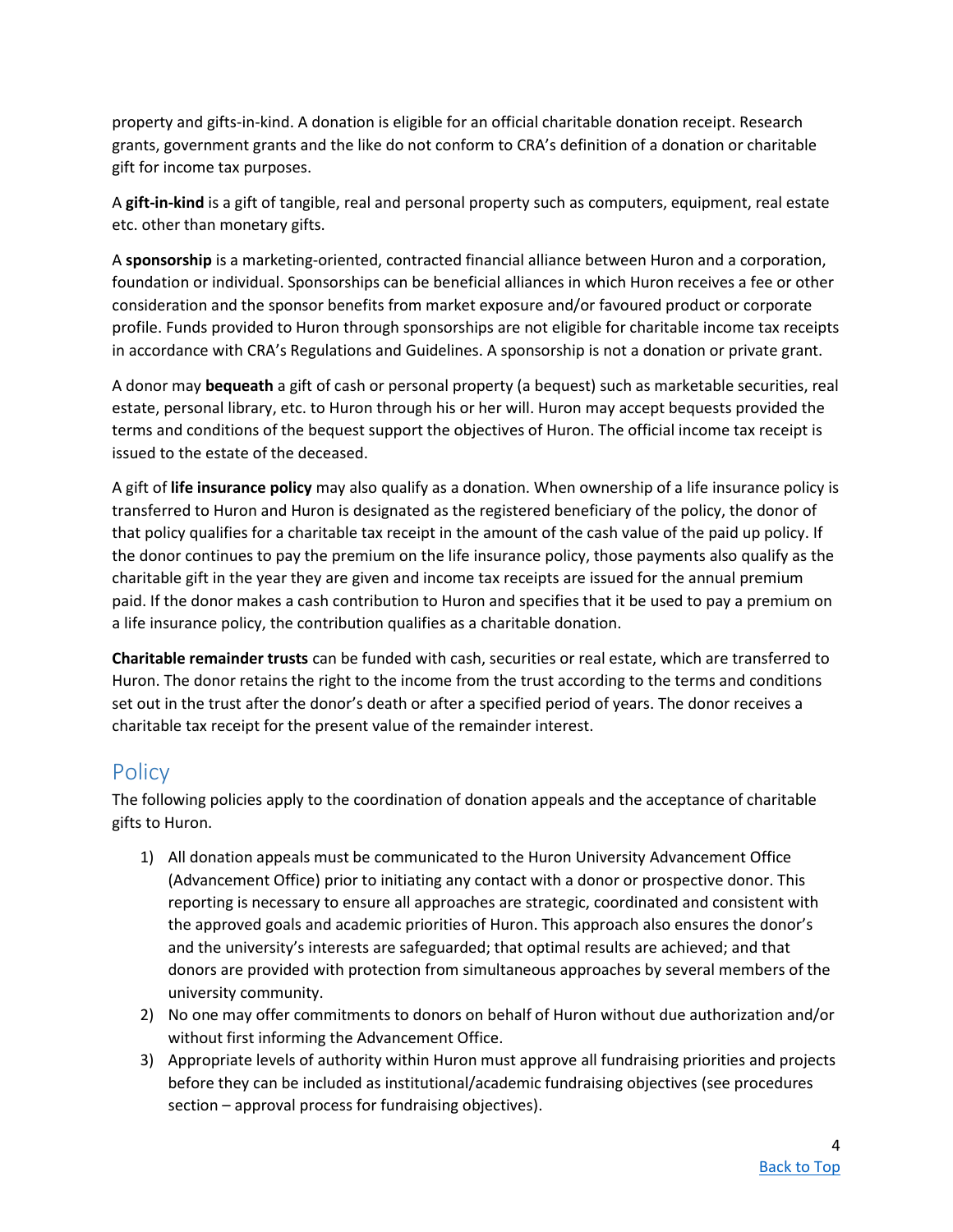- 4) Official charitable tax receipts for income tax purposes will only be issued to donors for those gifts that are deemed eligible in accordance with the regulations and interpreted guidelines of CRA.
- 5) All receiptable and non-receiptable donations, whether received unsolicited, donated through university sponsored campaign, or other development initiative, must be processed through the Advancement Office. If any donation is directed to or received by a Faculty/department or faculty/staff member, it must be delivered immediately to the Advancement Office along with supporting documentation. All information related to the donation should be noted in writing.
- 6) All eligible gifts will be acknowledged with an official charitable receipt accompanied by correspondence prepared by the Advancement Office. These documents serve as the official acceptance of the gift and its related terms and conditions, as well as official certification of the donation for income tax purposes.
- 7) The Advancement Office is responsible for generating all official charitable receipts for income tax purposes. In order to achieve accurate reporting of all charitable gift contributions to Huron and its entities, and to ensure that donors are recognized for the total of all their charitable gifts, it is essential that the Advancement Office act as the sole conduit for all charitable gifts to Huron.
- 8) To ensure that tax receipts are acceptable to Huron, CRA and the donor, all [gifts-in-kind](#page-6-0) must be processed through the Advancement Office. The fair market value of the gift-in-kind items donated must be ascertained according to CRA guidelines. Charitable tax receipts for gifts-inkind will be issued once the property is actually in Huron's physical possession.
- 9) Huron will issue an official charitable tax receipt for donations of \$10 or more that qualify as charitable gifts, in accordance with CRA guidelines. Receipts for donations of less than \$10 will be issued only when requested by the donor.
- 10) Any restrictions on the freedom to convert a gift-in-kind into cash must be clearly stated by the donor in writing and be acceptable to Huron.

# <span id="page-5-0"></span>Gift Eligibility

The following gifts are deemed eligible for acceptance by Huron:

- Cash
- Will and bequest
- Life insurance policy
- Retirement fund
- Publicly traded securities
- Charitable remainder trusts and residual interest gifts
- Gifts of property and Gifts-in-kind

Huron accepts **cash**, credit cards, direct debit and cheques or money orders made payable to "Huron University College Foundation". Postdated cheques are accepted.

**Bequests** made to Huron may qualify as a charitable gift if the terms and conditions of the bequest are acceptable under Huron's gift acceptance policies. Official receipts will be issued to the estate of the deceased.

Huron will require a copy of documents naming Huron University College as a beneficiary for their files.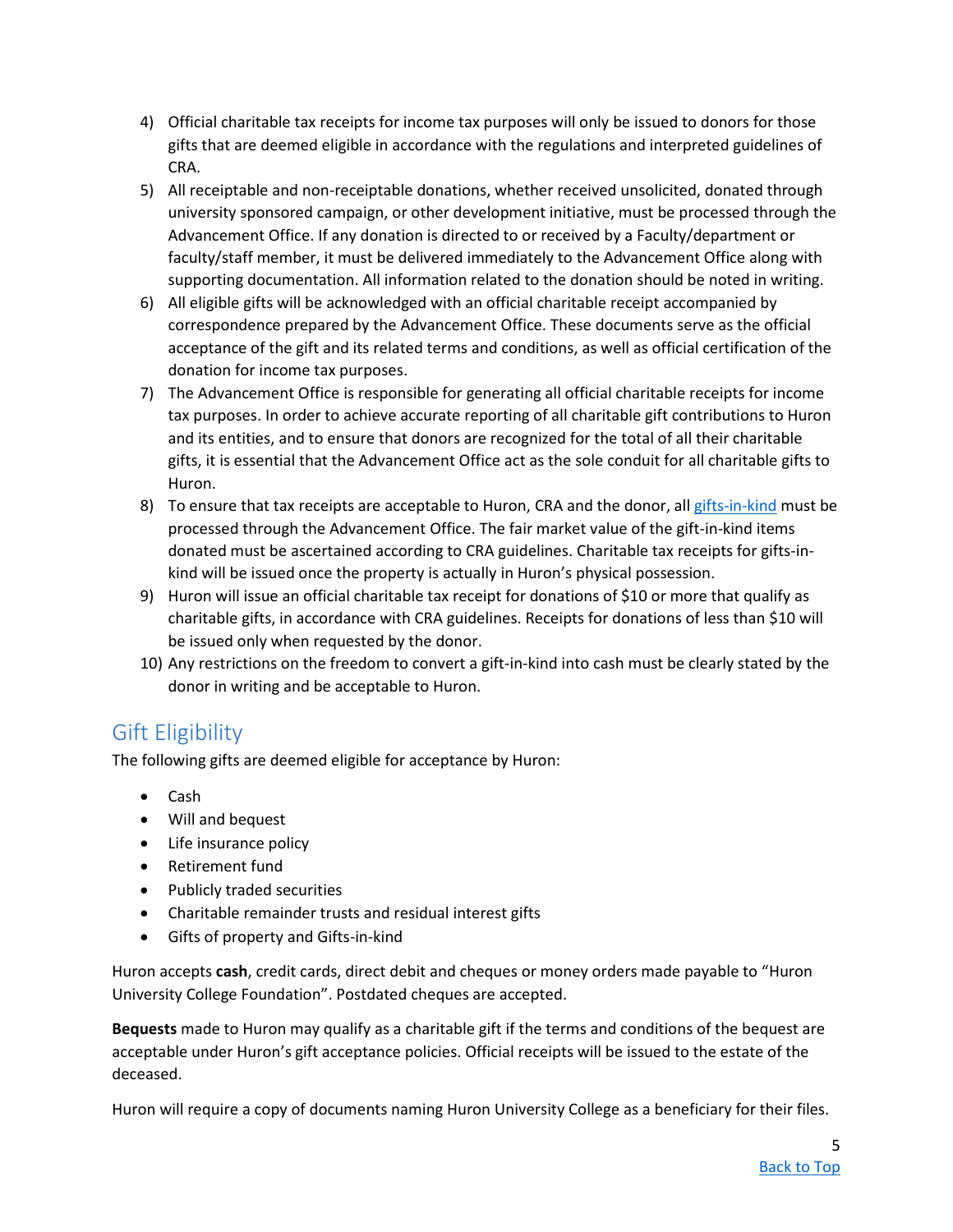Huron will accept a **life insurance policy** as a gift if the university is named as beneficiary or is both the irrevocable owner and beneficiary. The tax receiptable amount will be determined according to CRA Guidelines.

Any premiums due are the responsibility of the donor. If the insurance policy lapses for non-payment prior to maturity because a donor fails to provide for premium payments, Huron may:

- Continue to pay the premiums;
- Convert the policy to paid up insurance; or
- Surrender the policy for its current cash value.

When a life insurance policy is absolutely assigned to Huron University College, any consent that is required by provincial regulations to change a beneficiary must be signed before the transfer represents a valid charitable donation.

**Retirement fund** proceeds are accepted by Huron University College as a gift if it is named as beneficiary. The receiptable amount will be determined according to CRA Guidelines.

As a general rule, only gifts of **publicly traded stocks and bonds** will be accepted by Huron. The value and the tax receiptable amount of such a donation are determined by the value of trading on the date of receipt of donation by the stock broker.

All stocks and securities received from donors will be sold upon completion of the stock transfer without exception. Payments of the broker fees are the responsibility of the donor unless otherwise agreed to by Huron.

Huron will accept a **charitable remainder trust** as a gift if it is named as capital beneficiary. The tax receiptable portion will be determined according to CRA Guidelines.

# <span id="page-6-0"></span>Gift of Property and Gifts-in-kind

#### **Gift-in Kind valuation must be carried out according to the following procedures**

- 1) Faculties, departments and areas must first contact the Advancement Office prior to accepting any gift-in-kind. The Advancement Office manages the process of confirming valuation for tax receipting purposes according to CRA regulations.
- 2) The Advancement Office will provide a Gift-in-Kind Form to be filled out by a representative of the Faculty, department or area of Huron interested in receiving the gift-in-kind. This form outlines all relevant information about the proposed gift-in-kind and is used to determine the need and valuation for tax receipting purposes.
- 3) If the faculty, department or area of Huron indeed requires the gift-in-kind, the Advancement Office will contact the donor to facilitate the process of determining the appropriate valuation of the gift.
- 4) The Advancement Office will ensure that a fair market value is established according to CRA regulations and guidelines and appropriate appraisal documentation, with necessary backup information, is obtained before a charitable tax receipt is issued.
- 5) When the gift-in-kind is accepted by Huron, the donor will be required to sign a Gift-in-Kind Donor Declaration Form that includes a provision that the donor is making the gift of his/her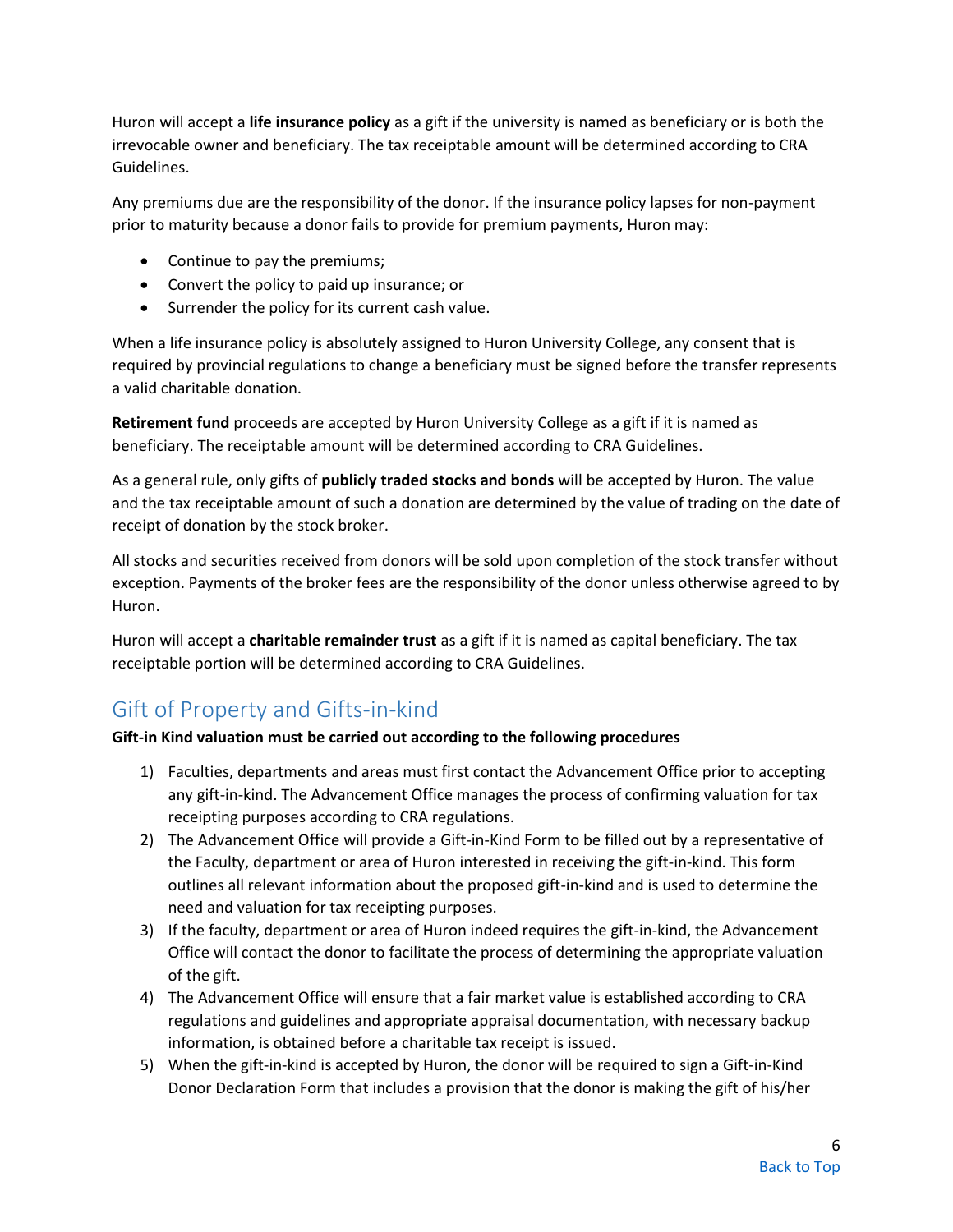free will without receiving any material consideration or benefit except a charitable tax receipt for the assessed fair market value.

6) Gifts of property will be reviewed with special care by the Principal, Chief Administration Officer and the Board to ensure that acceptance will not involve financial commitments in excess of budgeted items or other obligations disproportionate to the use of the gift.

#### **Gifts-in-kind must meet the following CRA regulations and guidelines to pre-qualify for acceptance**

For donations valued at less than \$1000

 An internal expert may establish the fair market value, stating the basis used for the estimate and any other pertinent information.

For donations valued at or over \$1000

- A fair market value must be established by reference to published price lists for items, which are new and comparable. If a value cannot be established by this means by the donor or the Advancement Office, the Advancement Office will obtain a fair market value assessment from an independent external appraiser who is an expert in his/her field. Payments of appraisal fees are the responsibility of the donor unless otherwise agreed to by Huron.
- For gifts-in-kind of such artworks, jewellery or antiques, at least two independent appraisals are required, and the receipted value will be the average of the two appraised values.

#### **Jurisdiction**

These procedures and associated policy is under the jurisdiction of the Executive Director, Advancement, and is administered in consultation with the Principal, Chief Administration Officer and Board when appropriate.

### <span id="page-7-0"></span>Gifts not eligible for a charitable donation receipt

- 1) Any transaction resulting in the donor receiving valuable consideration or benefits for the donation, whether or not requested by the donor. This category includes sponsorships (marketing-oriented, contracted financial alliances between Huron and a corporation, foundation or individual) that in some cases can be mutually beneficial alliances in which Huron receives a fee or other consideration and the sponsor benefits from market exposure and/or favoured product or corporate profile.
- 2) Donations of services of personal time for which the donor requests a receipt for the value of those services.
- 3) Contributions of merchandise that are inventory which is deductible as a business expense. If however, the donor has taken the fair market value of the merchandise back into income revenues, a receipt may be issued. Huron is not obliged to ensure the donor has added back the value into income.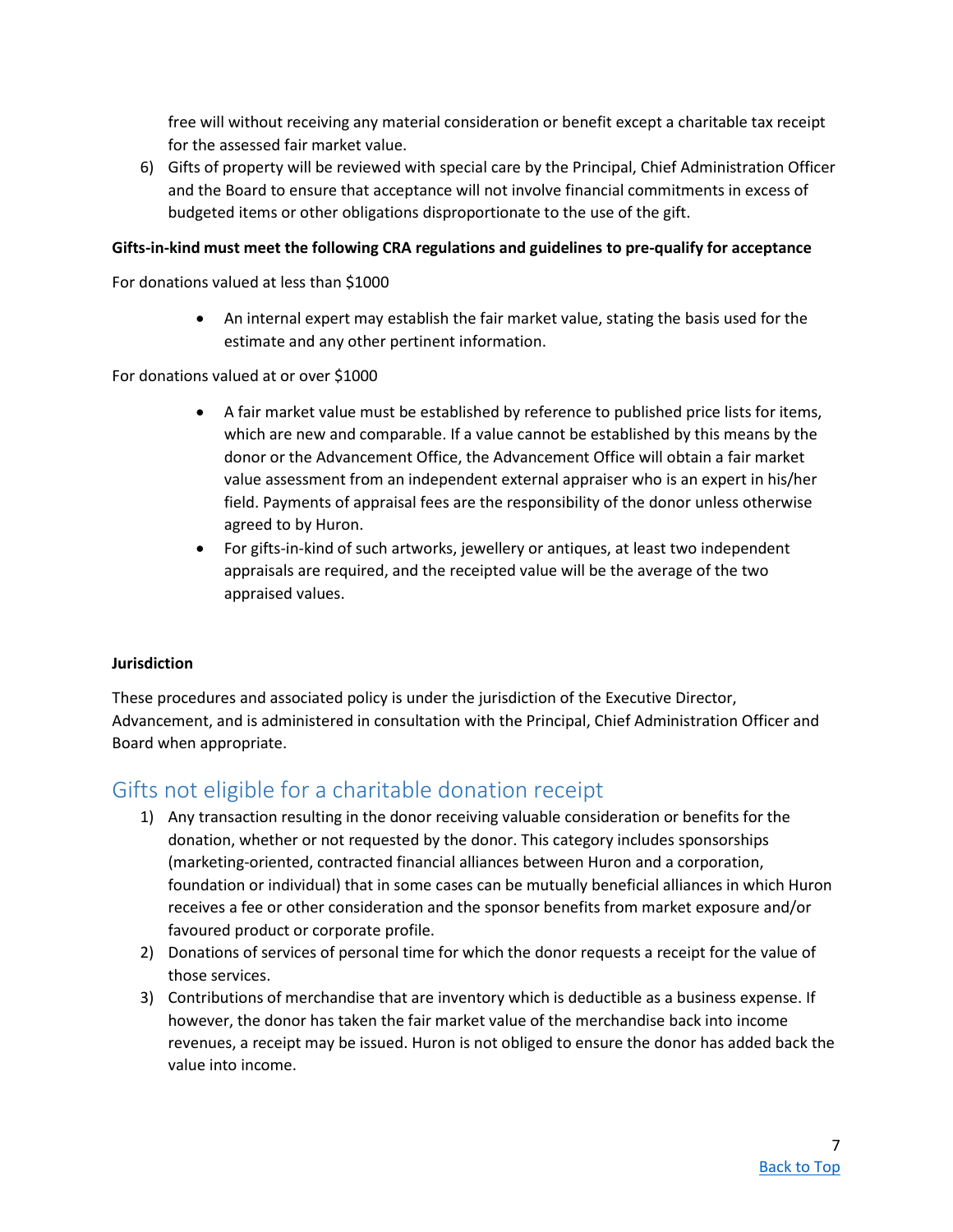- 4) Most donations of used clothing, furniture, and the like, although occasional exceptions may be made for gifts in this category which have substantial value to the academic mission of Huron, e.g. clerical vestments are accepted.
- 5) Discounted billings if goods or services are sold to Huron at less than market value, this is considered a contract not a donation. It is a well-established matter of law that the sale of an item below the value remains a sale, not a gift. If a vendor/supplier wishes to make a donation to Huron, the vendor/supplier must keep the gift independent of the contract/invoice. Huron would then provide a charitable tax receipt in the normal fashion.
- 6) Transfers from other Huron entities or Huron Foundation funds.
- 7) Donations of equipment (e.g. personal computers) or cash designated to buy services or equipment for personal use.
- 8) Contract research projects where Huron is engaged to investigate, test materials, develop new techniques, etc. where there is a benefit that accrues to the donor. CRA states: "Donations subject to general direction from the donor that the gift be used in a particular program operated by the charity are acceptable, provided that no benefit accrues to the donor, the directed gift does not benefit any person not dealing at arm's length with the donor, and decisions regarding the utilization of the donation with a program rests with the charity."
- 9) Any scholarship, award or bursary funds that are specifically designated by the donor for certain named individuals, employees of a specific corporation, etc.
- 10) Payment for a membership, which conveys a material advantage to the member, i.e., the right to attend events, receive literature, receive services or be eligible for entitlements of any material value (Source: Canada Revenue Agency IT-110R3) The right to attend meetings or receive reports of activities for which fees are not normally charged, are not material benefits.
- 11) Amounts received by loose collection where it is impossible to identify the amount contributed by a particular donor.
- 12) Amounts paid for tickets to fundraising events except where the ticket price includes a clearly defined charitable portion.
- 13) Amounts paid for lottery tickets.

#### **Jurisdiction**

This policy is under the jurisdiction of the Executive Director, Advancement, and is administered in consultation with the Principal, the Chief Administrative Officer and the Board where appropriate.

# <span id="page-8-0"></span>Benefactor Naming Policy

#### <span id="page-8-1"></span>Purpose

Huron welcomes donors to consider named gift benefactions to the university. The purpose of this policy is to ensure appropriate recognition of Huron traditions and consistency in the approach toward naming opportunities in honour and acknowledgement. The policy provides the criteria and process to support the naming of physical entities, programs, cultural works and designated funds, which may be named for philanthropic, honorific or functional reasons.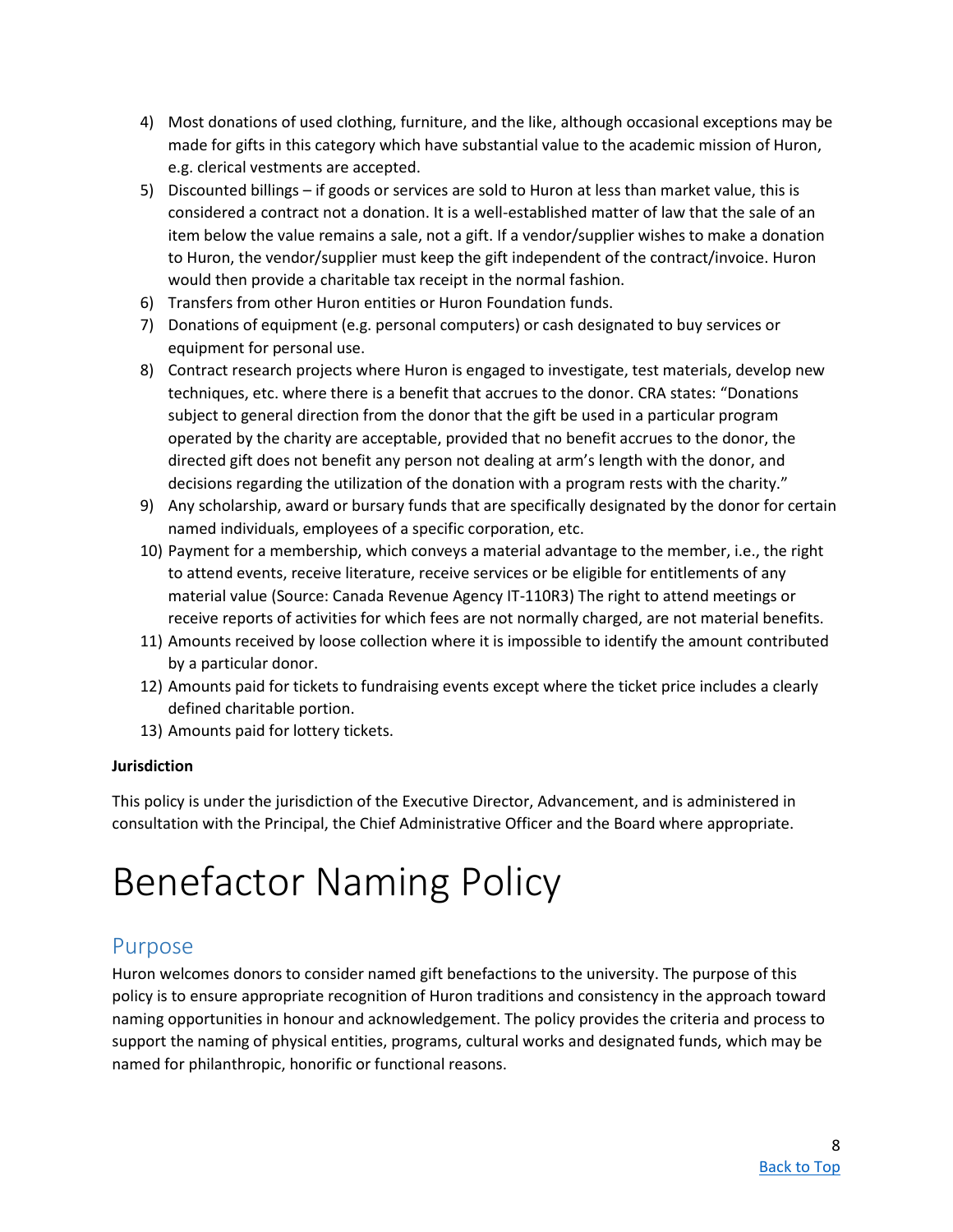# <span id="page-9-0"></span>Guiding Principle

Naming for an individual or organization is an honour that forges a close link between the individual or organization and Huron. As such, it is critically important that the integrity, history, behaviour and reputation of the named individual or organization be consistent with the mission and values of Huron.

# <span id="page-9-1"></span>**Definitions**

**Benefactor name** refers to a commemorative name that recognizes substantial benefaction in support of and in accordance with Huron's fundraising policies.

**Cultural works** refer to works of literature, journals, publications, special collections, art and artifacts related to the core purpose of Huron.

**Designated funds** are established for the specific purposes as defined in the fund's Terms of Reference in furthering Huron's mission. Huron's designated funds can be categorized into endowment funds and non-endowed funds.

**Endowment funds** are established through gifts, or other funding sources, subject to a requirement that the principal be maintained intact and invested to create a source of income for Huron and only the investment income can be used according to the terms of reference established for each fund. Donors may provide a gift to fund a designated endowment fund, or an unrestricted fund.

A **gift** is defined as a contribution of cash or property that will assist Huron in fulfilling its mission. There are two types of gifts: gifts that are eligible for an official charitable donation receipt (i.e., a donation) and gifts that are not eligible for an official charitable donation receipt (i.e., a sponsorship).

A **donation** is defined by CRA as a voluntary transfer of cash or property that is made without expectation of any benefit of any kind accruing to the donor or any individual or organization designated by the donor. Donations may include: cash; assets and tangible property (real estate, artworks, jewellery); securities (bonds, stocks, annuities, insurance policies), bequests and grants. Donations fall into the following categories: cash donations, gifts of tangible property, gifts of certified cultural property and gifts-in-kind. A donation is eligible for an official charitable donation receipt. Research grants, government grants and the like do not conform to CRA's definition of a donation or charitable gift for income tax purposes.

An **honorific name** is a commemorative name of an individual(s), which is assigned in honour of an individual of high personal integrity who has made extraordinary contributions to Huron University College.

The **market value** is the amount for which real property or personal property would be sold in a voluntary transaction between a buyer and seller, neither of whom is under any obligation to buy or sell.

A **memorial name** is a commemorative name that recognizes a deceased individual who has made extraordinary contributions to Huron.

A **physical entity** is described as a building, structure, pathway, identifiable landmark (park, gates, atriums, public art works), parking facility, roadway, lounges, boardrooms, work spaces etc. or a substantial part of a Huron building.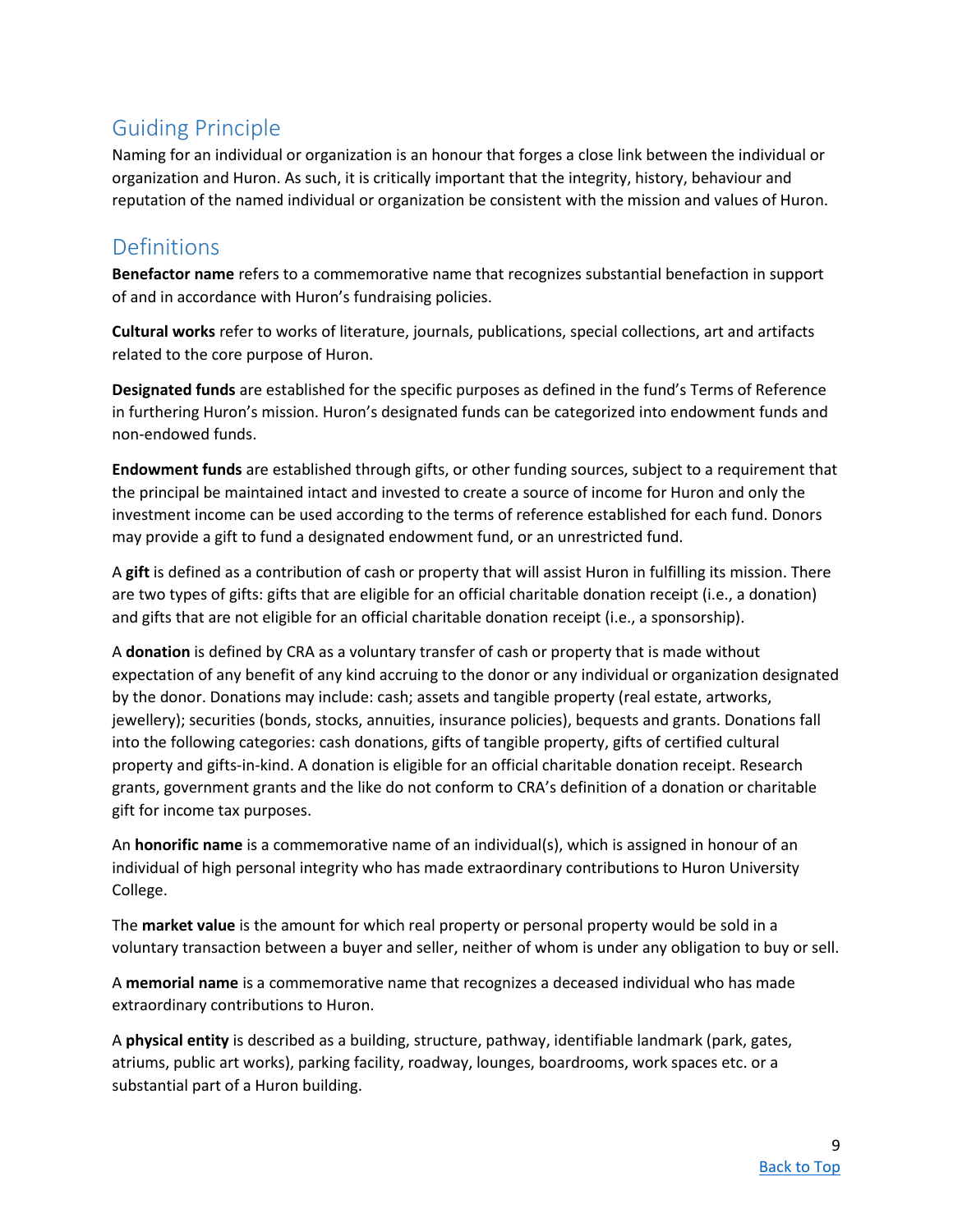**Perpetuity** refers to the length of time a naming stands. In the case of a room, building, or the like, perpetuity is defined as 25 years or the lifetime of the building or space regardless of endowment. With respect to naming an endowment or an endowed student award, chair etc, perpetuity is defined as indefinitely.

# <span id="page-10-0"></span>**Consultation**

Prior to entering into detailed discussions or written commitments regarding a naming to a donor, the Principal, Executive Director Advancement, and/or the Chief Administration Officer at Huron shall inform the donor or sponsor of this policy and consult with the Board as appropriate to determine whether the proposed naming meets the university's guidelines.

# <span id="page-10-1"></span>Approval Authority

Proposals, gift agreements and conversations with a donor to name a Huron entity will occur with careful consideration and with advance consultation with the Executive Director Advancement, Principal and Board of Huron. In this circumstance, suggestions of named entities may be offered as options for future recognition subject to approval by the Board.

Requests for naming will be submitted in confidence, on the recommendation of the Executive Director, Advancement and Principal to the Board for approval. Submissions to the Board will be held in confidence until a formal announcement is made by Huron.

No person(s) other than the Board of Huron will make a commitment to a donor or contributor to a named initiative.

# <span id="page-10-2"></span>Time Limitations

Naming of entities may be time limited and the limitation is at the discretion of Huron in consultation with the donor and the respective honouree or individual and/or parties representing the honouree. Namings will be in the best interest of Huron and the honouree.

# <span id="page-10-3"></span>Amendments and Revocations

If a named physical entity ceases to exist, Huron will make every effort to continue to commemorate memorial or benefactor recognition in an appropriate way; however, Huron will not generally transfer a name to another physical entity.

If a named physical entity is demolished, or if the occupancy or usage of a space changes and the name is no longer appropriate, a request for a new name may be considered by the Board. Where possible, Huron will inform the donor, honouree, family member or the appropriate contact person of the decision to demolish or to change the usage of a physical entity.

If at any time the honouree requests the revocation of the honouree name, the revocation must be approved by the Board.

Huron reserves the right to withdraw a name under extraordinary circumstances when, based on information unavailable at the time of the naming, the continued use of the name would reflect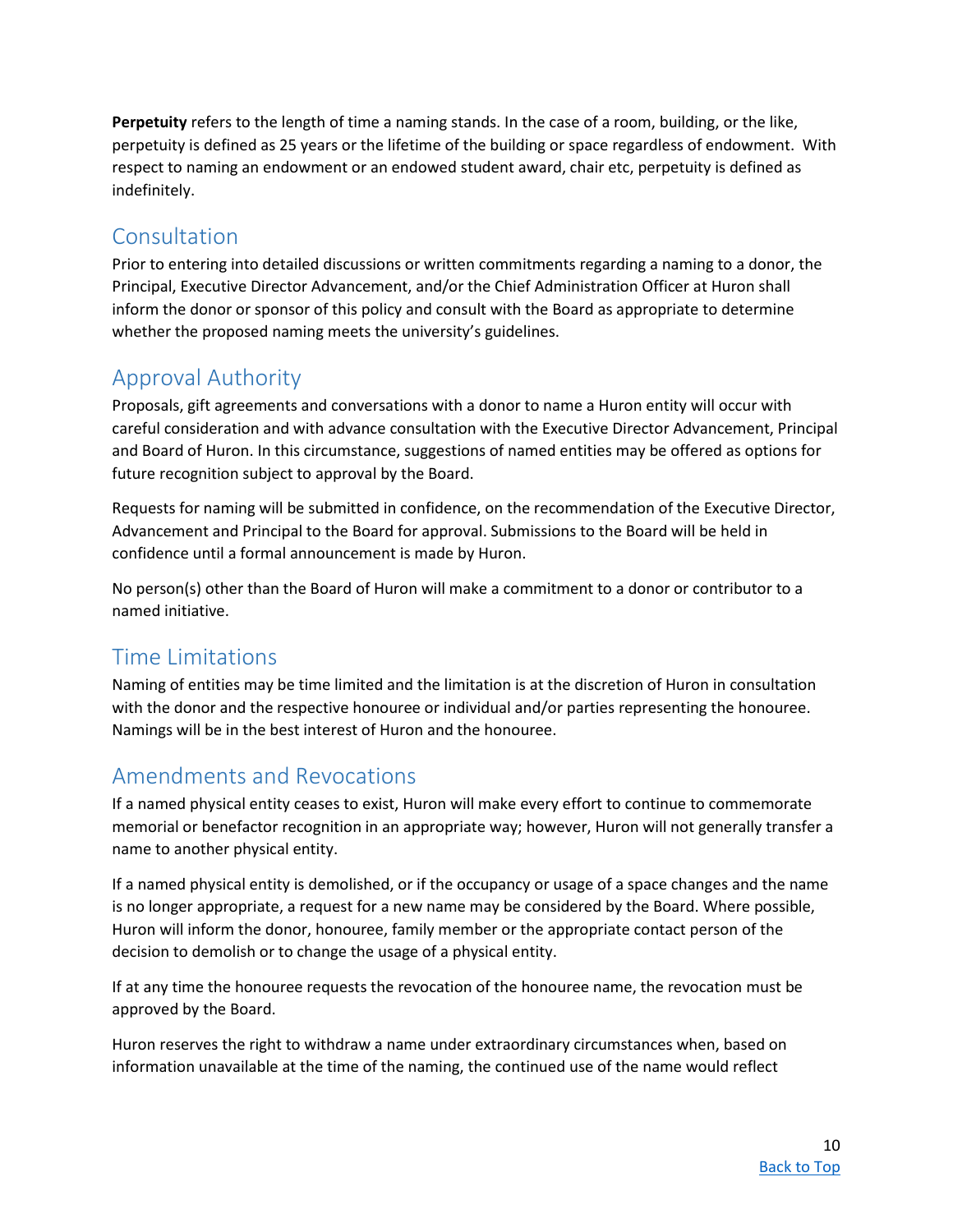adversely upon Huron. In the case of a benefactor naming, Huron may remove a name should the financial commitment fail to be satisfied.

# <span id="page-11-0"></span>Funding Guidelines

The following provides suggested minimum contribution amounts to name or rename existing or new physical entities, programs, and designated funds. The minimum contribution amount acknowledges that the market value of Huron properties and programs vary based on circumstance.

| <b>Naming Opportunity</b> | <b>Minimum Contribution</b>                |
|---------------------------|--------------------------------------------|
| Named Designated Funds    | Minimum \$15,000                           |
| Classrooms                | Minimum \$50,000                           |
| Lecture theatres          | Minimum \$100,000                          |
| <b>Gathering Spaces</b>   | Subject to discussion                      |
| <b>Buildings</b>          | Substantial gift to be determined based on |
|                           | entity under consideration                 |
| Faculty                   | Initial gift to be determined              |
| <b>Academic Chairs</b>    | Minimum \$2M                               |

# <span id="page-11-1"></span>Designated Fund Policy

# <span id="page-11-2"></span>Purpose

Huron welcomes donors to consider designated gift benefactions to the university. The purpose of this policy is to appropriately recognize Huron traditions and ensure consistency in the approach toward establishing and operating designated funds.

This policy applies to the establishment of designated funds, which can support physical entities, cultural works, program, grants and awards.

# <span id="page-11-3"></span>Guiding Principles

All inquiries from potential donors are treated in a confidential manner.

Designated funds can be categorized into endowed funds and non-endowed funds. A new designated fund may be created with a minimum of \$15,000, (or other amount as defined by Huron (see Funding Guidelines above) if the purpose of the fund is consistent with the mandate and objectives of Huron and if all applicable conditions stated in this policy are met.

The Executive Director, Advancement, is responsible for ensuring all gifts made to Huron are directed in the appropriate manner, accounted for and tax receipted to the donor in a timely manner.

# <span id="page-11-4"></span>Definitions

**Cultural works** refer to works of literature, journals, publications, special collections, art and artifacts related to the core purpose of Huron.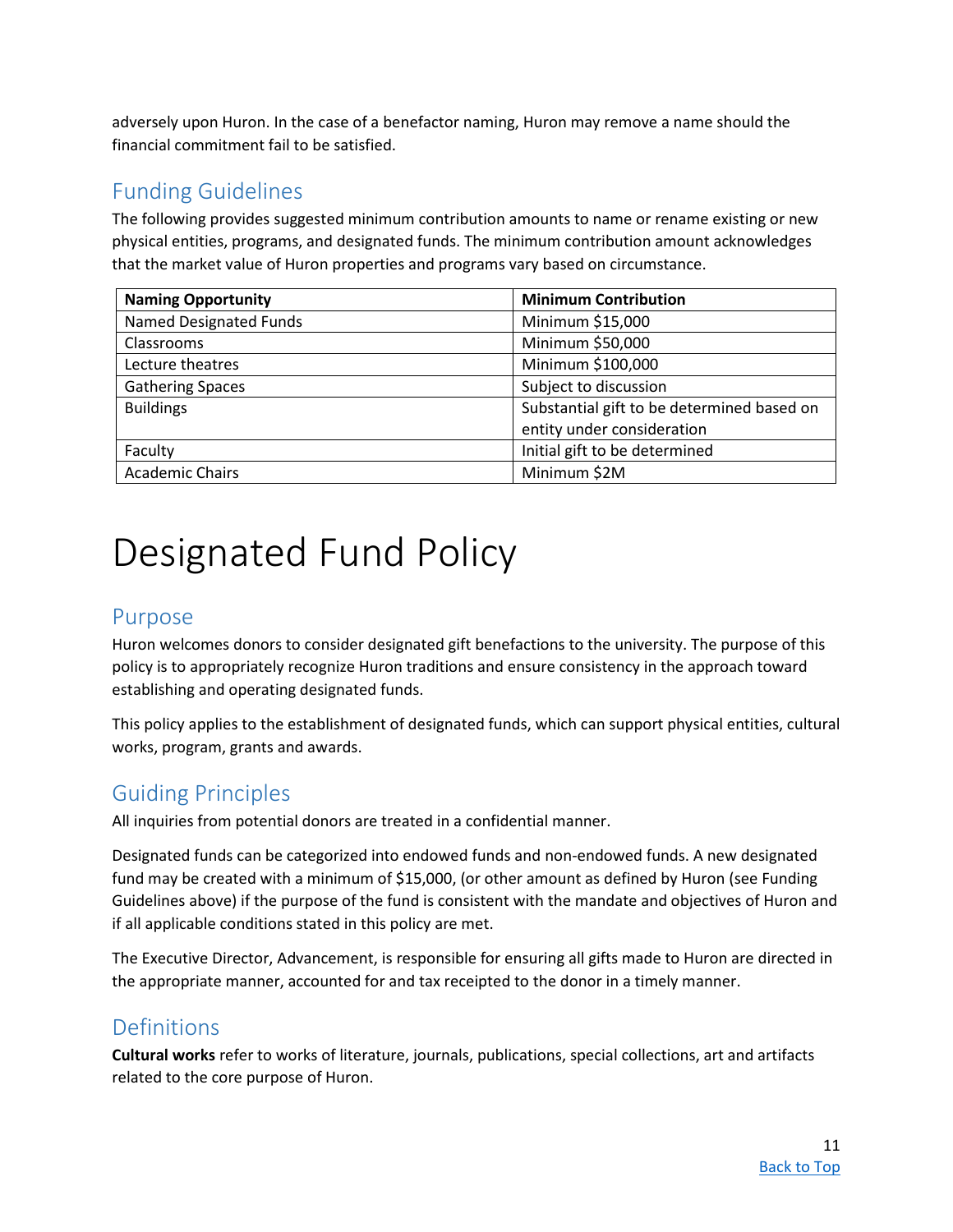**Designated funds** are established for the specific purposes as defined in the fund's Terms of Reference in furthering Huron's mission. Huron's designated funds can be categorized into endowment funds and non-endowed funds.

**Endowment funds** are established through gifts, or other funding sources, subject to a requirement that the principal be maintained intact and invested to create a source of income for Huron and only the investment income can be used according to the terms of reference established for each fund. Donors may provide a gift to fund a designated endowment fun, or an unrestricted fund.

A **gift** is defined as a contribution of cash or property that will assist Huron in fulfilling its mission. There are two types of gifts: gifts that are eligible for an official charitable donation receipt (i.e., a donation) and gifts that are not eligible for an official charitable donation receipt (i.e., a sponsorship).

A **donation** is defined by CRA as a voluntary transfer of cash or property that is made without expectation of any benefit of any kind accruing to the donor or any individual or organization designated by the donor. Donations may include: cash; assets and tangible property (real estate, artworks, jewellery); securities (bonds, stocks, annuities, insurance policies), bequests and grants. Donations fall into the following categories: cash donations, gifts of tangible property, gifts of certified cultural property and gifts-in-kind. A donation is eligible for an official charitable donation receipt. Research grants, government grants and the like do not conform to CRA's definition of a donation or charitable gift for income tax purposes.

A **grant/award** is a financial payment made to support individuals and/or groups awarded on the basis of recognition of status, achievement or other established criteria that further the mandate of Huron.

A **physical entity** is described as a building, structure, pathway, identifiable landmark (park, gates, atriums, public art works), parking facility, roadway, lounges, boardrooms, work spaces etc. or a substantial part of a Huron building.

**Terms of Reference** is a document defining the purpose and structure of a designated fund to accomplish a designated purpose in furthering the mission of Huron.

**Unrestricted gifts** are subject to the discretion of the executive leadership of Huron. All cash/cash equivalent donations received without donor designation instructions will be directed towards Huron's areas of greatest need.

# <span id="page-12-0"></span>Approval Authority

Proposals, gift agreements and conversations with a donor or sponsor to designate a fund will occur with careful consideration and advance discussion with the Executive Director, Advancement, Principal and the Executive Leadership Team where appropriate. In some circumstances (e.g. academic chairs), fund designations are subject to approval by the Board of Huron. Requests for fund designation will be submitted to the Board of Huron for approval on the recommendation of the Executive Director Advancement and Principal. Submissions to the Board will be held in confidence until a formal announcement is made by Huron.